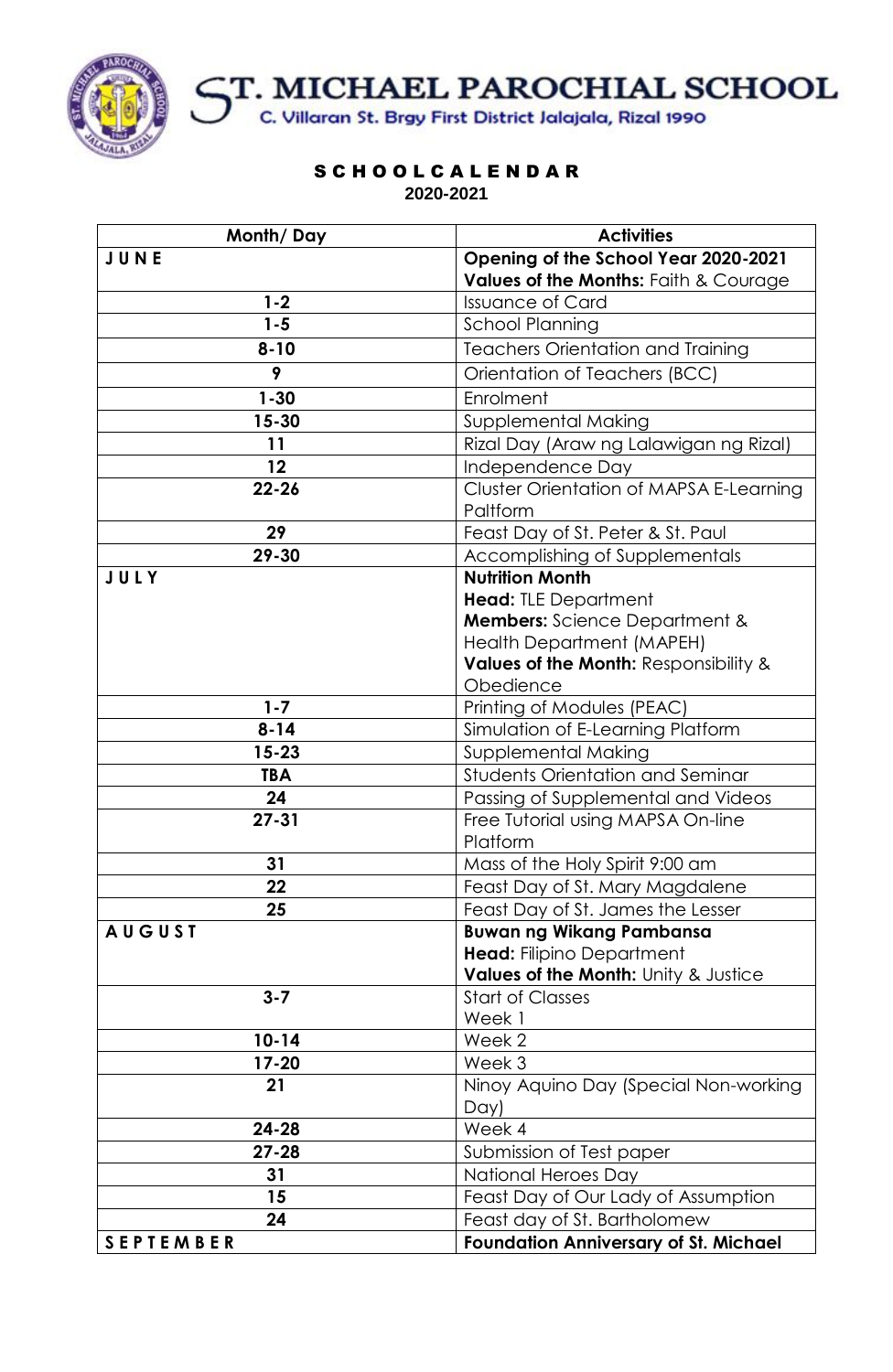|                 | <b>Parochial School</b>                                     |
|-----------------|-------------------------------------------------------------|
|                 | Head: CLE/ESP Department                                    |
|                 | Values of the Month: Respect & Faith                        |
| $1 - 2$         | Week 5                                                      |
| $3 - 4$         | 1st Mastery Examination                                     |
| $7 - 11$        | Week 6                                                      |
| 8               | Mother Mary Birth day                                       |
| $14 - 18$       | Week 7                                                      |
| $21 - 25$       | Week 8                                                      |
| $24 - 25$       | Submission of Test papers with TOS                          |
| 28-30           | Week 9                                                      |
| 29              | Feast Day of St. Michael                                    |
|                 | Jalajala, Rizal                                             |
| OCTOBER         | <b>Araling Panlipunan Month</b>                             |
|                 | Month of the Holy Rosary                                    |
|                 | <b>Head:</b> AP Department                                  |
|                 | <b>Members: CLE/ESP Department</b>                          |
|                 | Values of the Month: Unity & Respect                        |
| $1 - 2$         | Week 9                                                      |
| 5<br>$6 - 9$    | <b>World Teachers Day</b><br>Week 10                        |
|                 |                                                             |
| $7 - 9$         | 1st Periodical Examination                                  |
| $12 - 16$       | Week 1                                                      |
| 19-22           | Week 2                                                      |
| 23<br>$26 - 30$ | Parent-Teacher Conference (Tentative)                       |
|                 | Week 3                                                      |
|                 |                                                             |
| $26 - 27$       | Submission of Test paper                                    |
| NOVEMBER        | <b>English Month</b>                                        |
|                 | <b>Christ the King</b>                                      |
|                 | <b>Head:</b> English Department                             |
|                 | <b>Members: CLE/ESP Department</b>                          |
|                 | Values of the Month: Faith and Respect                      |
| $\mathbf 2$     | Additional Non-Working Holiday                              |
| $3 - 6$         | Week 4                                                      |
| $5 - 6$         | 2 <sup>nd</sup> Mastery Examination                         |
| $9 - 13$        | Week 5<br>Week 6                                            |
| 16-20           | Week 7                                                      |
| $23 - 27$       |                                                             |
| $26 - 27$       | Submission of Test paper with TOS                           |
| 30              | <b>Bonifacio Day (Regular Holiday)</b>                      |
| <b>DECEMBER</b> | <b>Christmas Month</b>                                      |
|                 | <b>Values of the Month: Responsibility &amp;</b><br>Courage |
| $2 - 4$         | 2 <sup>nd</sup> Periodical Examination                      |
| $7 - 11$        | Week 1                                                      |
| 8               | 1 <sup>st</sup> Communion                                   |
| $14 - 17$       | Week 2                                                      |
| 17              | 2 <sup>nd</sup> Parent-Teacher Conference                   |
|                 | (Tentative)                                                 |
| 18              | Christmas Party (Tentative)                                 |
| 19              | <b>Holiday Break</b>                                        |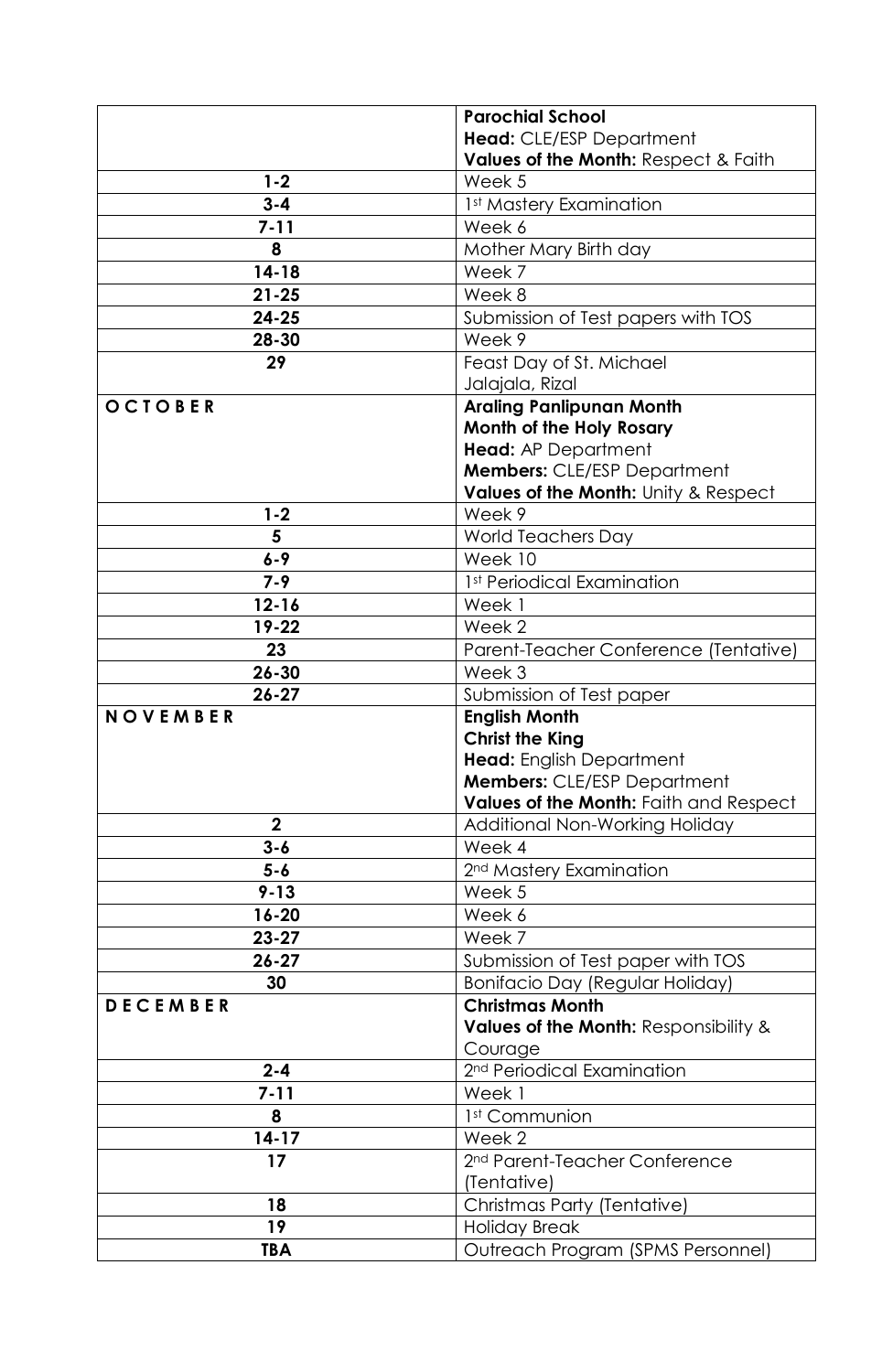| 8                    | Feast Day of Our Lady of Immaculate  |
|----------------------|--------------------------------------|
|                      | Conception                           |
| 27                   | Feast Day of St. John                |
| <b>JANUARY 2021</b>  | <b>Bible Month</b>                   |
|                      | Head: CLE/ESP Department             |
|                      | Values of the Month: Obedience and   |
|                      | Courage                              |
|                      | New Year's Day (Regular Holiday)     |
| $4 - 8$              | <b>Resumption of Classes</b>         |
|                      | Week 3                               |
| $5 - 6$              | Submission of Test papers            |
| $11 - 15$            | Week 4                               |
| $14 - 15$            | 3 <sup>rd</sup> mastery examination  |
| 18-22                | Week 5                               |
| $25 - 29$            | Week 6                               |
| <b>TBA</b>           | NACAE Grade 6 & 10 (Third Week)      |
|                      | NAT Grade 12 (Fourth Week)           |
| <b>TBA</b>           | World Catholic Teachers Day          |
| <b>TBA</b>           | Recollection                         |
| <b>FEBRUARY 2021</b> | Values of the Month: Justice & Faith |
| 1-5                  | Week 7                               |
| $1 - 2$              | Submission of Test papers with TOS   |
| $8 - 12$             | Week 8                               |
| $10 - 12$            | 3rd Periodical Examination           |
| 12                   | <b>Chinese New Year</b>              |
| $15 - 19$            | Week 1                               |
| $15 - 17$            | 3rd Quarter Examination              |
| 17                   | Ash Wednesday                        |
| 25                   | Anniversary of the EDSA People Power |
|                      | Revolution                           |
| $22 - 26$            | Week 2                               |
| 20                   | Feast Day of St. Jacinta Marto &     |
|                      | Francisco Marto                      |
| <b>TBA</b>           | Junior and Senior Prom (if possible) |
| <b>MARCH2021</b>     | Values of the Month: Respect &       |
|                      | Responsibility                       |
| $1 - 5$              | Week 3                               |
| $1 - 2$              | Submission of Test papers            |
| 5                    | 3rd Parent-Teacher Conference        |
|                      | (Tentative)                          |
| $8 - 12$             | Week 4                               |
| $11 - 12$            | 4 <sup>th</sup> Mastery Examination  |
| $15 - 17$            | Week 5                               |
| $22 - 26$            | Week 6                               |
| $25 - 26$            | Submission of Test papers with TOS   |
| 29-31                | <b>Holy Week</b>                     |
| APRIL 2021           | Values of the Month: Courage and     |
|                      | Obedience                            |
| $1 - 3$<br>$5 - 8$   | <b>Holy Week</b><br>Week 7           |
| 9                    |                                      |
|                      | Araw ng Kagitingan                   |
| $12 - 16$            | Week 8                               |